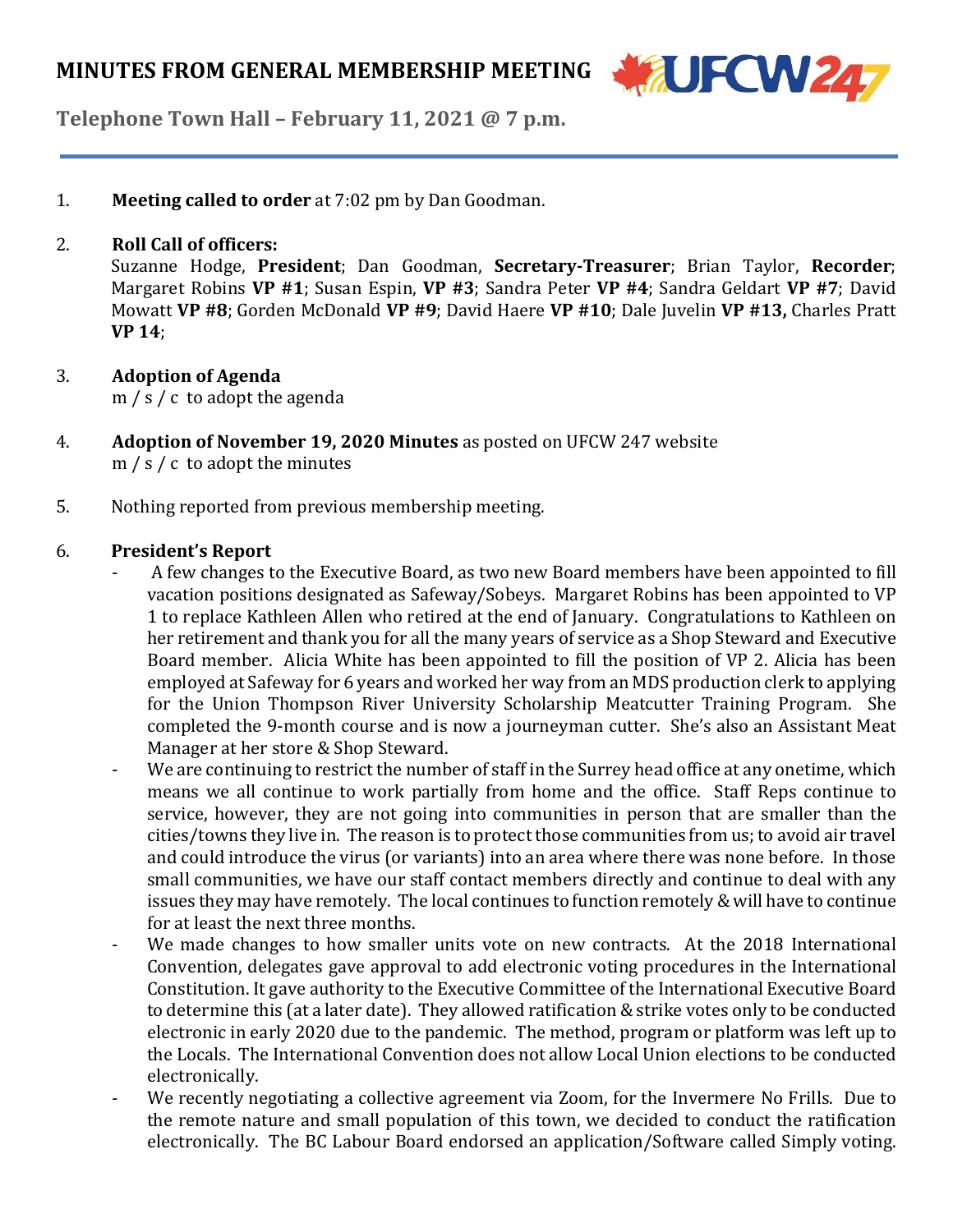After viewing it and testing it we selected this method. We have since conducted our first electronic vote and found the process secure, user-friendly.

- A follow-up to our Christmas donation that were made at the end of 2020. During the previous Telephone Town Hall (Nov. 19), I reported we'd make donations across the province with the approval of our Executive Board to support food banks, women's shelters, senior support, and those who provide food & housing to the homeless and other disadvantaged groups. We donated \$1,000 to each of the following: The Union Gospel Mission, First United Church, both in Vancouver, the Mustard Seed Food Bank in Victoria, St. Vincent DePaul Shelter in Prince George, the Salvation Army in Kelowna and the Women's Shelter in Surrey. We also donated \$4,000 to the Greater Vancouver Food Bank.
- One staffing change to report with our Training Centre Director, Nolan Eddy, retiring May 1. Nolan came to us from former Local 2000 and was hired by them in August 1992. We want to congratulate and thank Nolan for everything he's done for us over the years and his dedicated service to us.

m / s / c to adopt the President's report as read

#### 7. **Secretary-Treasurer's Report**

- Welcome & congratulations to Margaret & Alicia on their appointments to the Executive Board.
- We reached a tentative agreement with BCTF in November, but members subsequently voted it down. Just this past weekend, we held a Townhall to update the members and take a strike vote. Members voted 91% in favor of strike action if necessary. Our Union Rep, Johnny Khakh attended and provided translation which was very beneficial during the meeting. We have further dates at the end of February and hope to see some movement from the Company.
- FG Deli Bargaining should be resuming soon. We did meet in person in a socially distanced room and made quite a bit of progress right up to getting a monetary offer before thing grounded to a halt before Christmas. We just confirmed a number of dates for March & April.
- Superstore/Western Grocers agreement expires later this year in August. We have started the process of getting ready. Charles & Ximena are developing an online proposal survey that we'll be posting for members' input shortly and Charles has also asked Servicing Reps what changes they feel are necessary.
- In the last negotiations, CCWIPP pension & Health and Welfare Benefits were major issues. Prior to bargaining last time, we met with the Negotiating Committee and went over the CCWIPP issues, so they understood what was needed & why. Our National Office had directed all Locals participating in the Plan as to what changes were needed, and that's what was bargained. Going into negotiations last time, the Benefit Trust was in position where the surplus had been shrinking and required additional contributions. We were successful in getting them. The plan is now extremely healthy. We added physiotherapy & massage benefits a few years ago, and are hoping we may be able to make more positive changes going forward. Since these issues were dealt with last time, it puts us in a much better position going in this time, as far as where we want to focus any monetary changes.
- We've also been in touch with Local 401 in Alberta as they are currently in negotiations for their Superstore members. Although our agreements are somewhat different, we don't want to do anything that would endanger their process. We've told Local 401 President, Tom Hesse, we are here to help them in any way we can. We will wait & see if their bargaining impacts our process and possibly our start time.
- With Sobeys, we are counting down the time towards our discussions on the profitability of stores currently under Appendix B. Under the final offer selection award, we can begin reviewing store financials in August to see if any stores are deemed profitable and should be returning to Appendix A. Local 1518 & the Company continue to meet quarterly to review financials; and I could see us participating in this process. I do get the feeling, from 1518 that we are getting close to the end of the stores that may get returned prior to the Vince Ready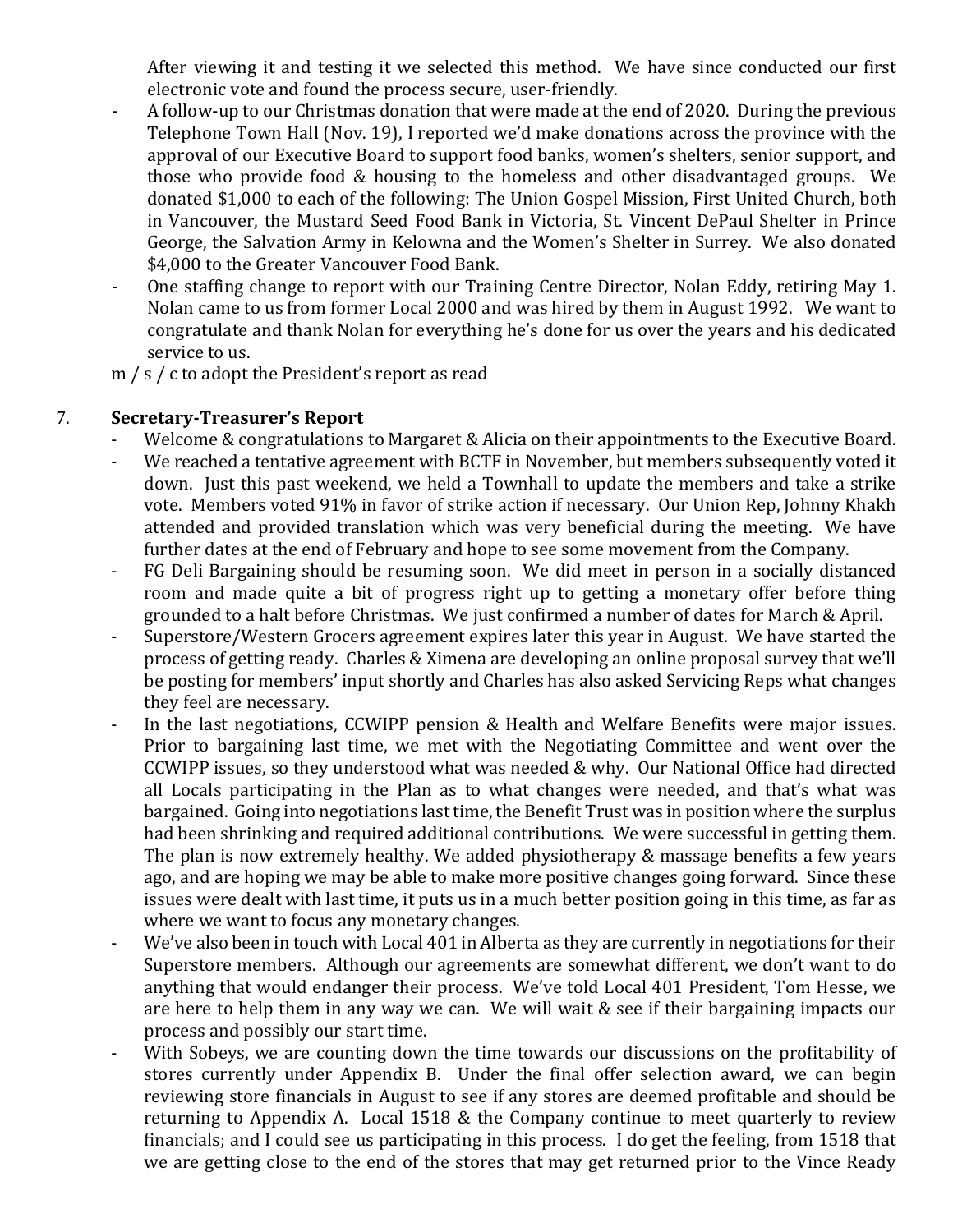award running out for them. We haven't heard anything back as well, from the Labour Board concerning the Company's appeal, the final offer decision and the limitations on the kiosks.

- We continue to deal with challenging and unique issues regarding COVID. Without naming the Employer, we had a situation where a Store Manager had a Department Manager meeting in this office, just like the would have pre-COVID times. These types of small meetings are not supposed to be happening. Subsequently the Manager began to feel sick. And the Department Managers who attended were told to quarantine for 2 weeks. The Company told them they could apply for federal benefits or access their vacation or sick time. We grieved the issue saying these members were placed in an unsafe situation due to the negligence of the Manager, and should not have to use their personal time. The grievance was just filed last week so it will be interesting to see their response. This is an example of an issue where we are getting legal counsel involved right away to make sure we are aware of any recent or new rulings or changes to heath regulations.
- The CLC will be holding its' 29<sup>th</sup> Constitutional Virtual Convention from June 16 to 18, 2021. UFCW will be supporting Bea Bruske the UFCW Local 832 Secretary-Treasurer, in her run for CLC President, along with the other Team Unite candidates. The National Office is encouraging all Local Unions to send as many delegates as possible. For as long as I can remember, we have never had the opportunity as UFCW to support one of our own. And I've personally known Bea going back to my time as a member of the Local 832 Executive Board. We'll be sending a full slate of delegates.
- m / s /c to adopt the Secretary-Treasurer's report as read.

## 8. **Bargaining Report**

- We've been busy with several No Frills locations since December. Port Coquitlam No Frills ratified a new agreement on December 15, 2020. This year, both Hastings Street & the Invermere No Frills also voted to accept new collective agreements on January 19 & February 3. The new agreements have benefits added for part-time and wage protection to ensure that there will be increases to cover up any increases to minimum wage, or it stays the same for the term of the agreement.
- The YIG in Vanderhoof is in the process of voting right now with Dave Baillie dealing with it.
- We start bargaining with Indigo Chapters on February 25<sup>th</sup>. We have had calls from other Chapters locations. So we hope the agreement will encourage others to join UFCW 247 across the province.
- We'll be looking at bargaining for IGA West Vancouver in the near future. We are communicating with Local 1518 with respect to their side of the bargaining and hope they would complete theirs before we would begin ours.

## **Loblaw, Masks & Duty to Accommodate –** Special report by Charles Pratt

- Initially Loblaw wanted members to self-declare the inability to wear masks at work. The reason could be declared as medical or other. There was no requirement for further documentation and support of the declaration. There was a small number that declared their inability to wear masks for a variety of reasons. Loblaw accepted these declarations at face value. Loblaw, months later, requested reasonable medical evidence to support the inability to wear masks at work. And once that, the number of members requesting exemptions dropped to approximately 70 across the province.
- The employer is not entitled to specific detailed medical evidence, including the diagnosis, but accepted the doctor's verification that the patient was unable to wear a mask and some reasoning supporting that inability. Members requesting medical accommodation are required to provide sufficient medical evidence, supporting the need for an accommodation if they choose to request one.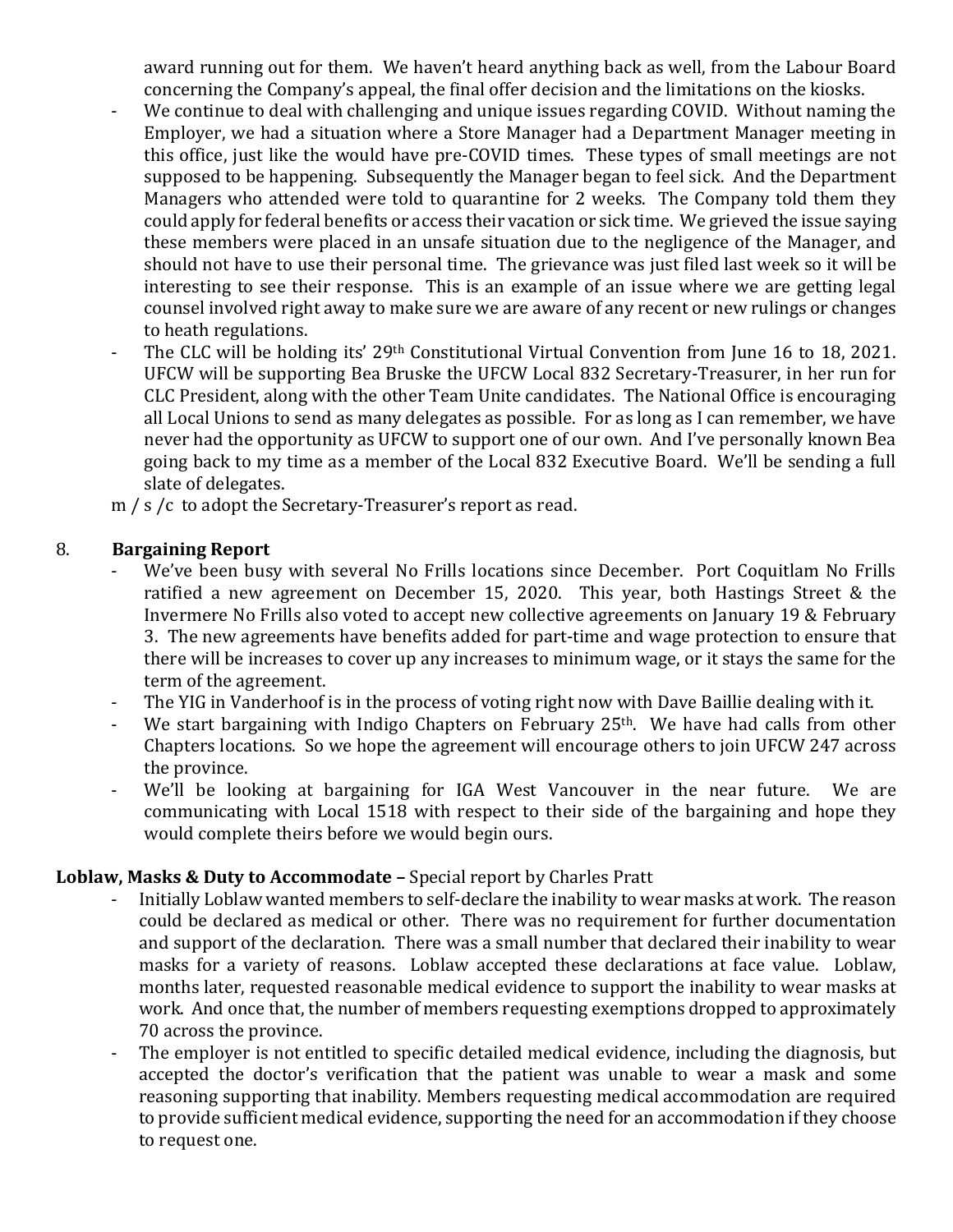- Largely driven by Ontario Health authorities and the legitimate concerns about the unmasked working in stores open to the public, the employer began to plan to offer those members seeking a mask-free accommodation work at the stores during hours that were not open to the public and there were fewer co-workers in close proximity. The logic being that there was less chance of spreading COVID if there was a greater social distancing. This was for the protection of both those wearing masks and those unable to wear masks.
- The employer's plan was that if the members refused the accommodation or there was insufficient work available during non-shopping hours, that member would be placed off work and on a personal leave of absence. We were concerned about this one-size-fits-all proposed accommodation and possible complications with those without work, being unable to potentially access government income assistance in any form. We requested a legal opinion. It centered on two issues. Firstly, the employer's position that only work to be offered was going to be on nights. Secondly, the ability of our members affected to be able to claim government wage benefits if they were not working.
- As we suspected, the employers blanket type accommodation on nights, did not meet the requirements of the duty to accommodate as required by human rights legislation. In essence, each accommodation must be considered under all of its own unique requirements, including the medical abilities and the availability of safe, suitable work.
- While night work may have been the best possible outcome for many people, the employer cannot predetermine that, without examining the unique circumstances on each case by case basis.
- On the issue of CERB benefits, the opinion was also very clear. The Canada Emergency Response Benefits is available by design to quote unquote, those who stopped working for reasons related to COVID-19. Unless people voluntarily quit their employment, they are eligible to apply for CERB benefits.
- Interestingly, the day we received the legal opinion, Loblaws backed down on the proposed accommodation plan and will now allow members who had verified medical inability to wear masks, to continue to work in their original capacity, if they're able and willing to wear a full coverage face shield.
- These are not the partial coverage, shorty style chin shields that some people wear, but a full coverage shield extending below the chin and covering the sides of the face as well.
- The employer will be providing one approved shield to each member with a medical accommodation. Replacement shields if required, are at the member's expense and are widely available for many local stores.

## 9. **Education & Training Report**

- Currently two courses available for members across the province to access through your Training Centre. Food handler certification and Sage 50 Simply Accounting. Both of them fully online and free of charge.
- In addition, webCampus continues to offer a wide variety of online courses that are available to all members and their families any date of the week.
- For Steward education this past month, we offered a virtual class to cover tips on how to handle difficult situations at work. This was a new setup for us, where the group met virtually for an hour in the morning, then the Stewards' learnt the material on their own, using the webCampus platform. We all met again virtually in the afternoon to discuss a few points and share experiences just like in-person courses. The feedback suggested that adding an extra virtual session in the middle of the day would be beneficial for future courses.
- We strongly believe that nothing comes close to in-person education, but also agree that something, meaning virtual or online, is better than nothing. Members who have been waiting for our three-day intro to Stewardship course will be invited to a 1-day virtual session.